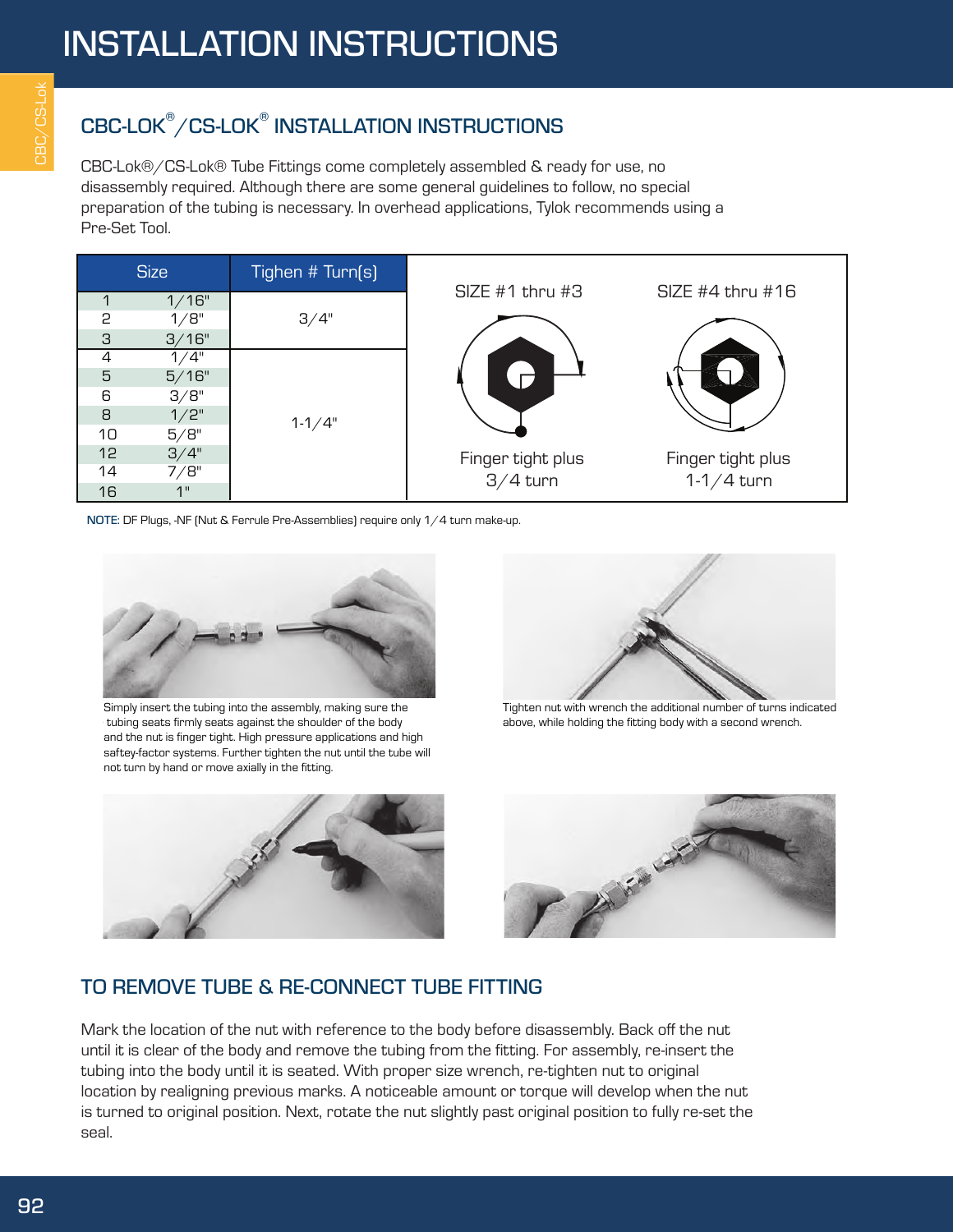## TUBING SELECTION GUIDELINES

#### General

- Free of nicks, scratches, and imperfections
- Suitable for bending and flaring
- Square cut ends

#### Stainless Steel

- Types 304, 304L, 316, 316L, 317, or 317L per ASTM A213, ASTM A269, or equivalent.
- Fully Annealed, Seamless or Welded Redrawn, Maximum hardness of 80 HRB.

#### **Copper**

• Seamless ASTM B75 Soft Annealed, ASTM B88 K or L Temper O, or equivalent.

#### Carbon Steel

• ASTM A179 or equivalent, maximum hardness of 72 HRB.

#### GAS SERVICE

Gases are generally less viscous than liquids allowing them to leak through imperfect seals. Tylok recommends tubing with minimal surface imperfections (nicks, scratches, etc.) and heavier walls for gas service applications. Heavy wall tubing offers more resistance to ferrules during installation which promotes a skiving effect that smooths out surface defects that would otherwise be leak paths. Thin wall tubing offers less resistance which promotes flexing rather than skiving resulting in a seal that may not be suitable for gas service. Refer to tubing pressure tables in this catalog for wall thickness recommended for gas services.

## PRECAUTIONS FOR WELD END

For best results when using Tylok tube fittings with weld ends, certain precautions should be taken:

- Remove the nut & ferrules from the fitting.
- Protect exposed threads & sealing surfaces from spatter.
- Use a heat sink to dissipate heat.
- T ack weld symmetrically to maintain alignment.
- When finishing welding remove weld spatter protection and make sure nuts and ferrules are in the proper orientation before assembling.

## SAFETY GUIDELINES

- Depressurize fluid systems before connecting, disconnecting or remaking a fitting.
- Follow Tylok's guidelines for proper fitting installation.
- Consult the factory before attmpting to interchange Tylok fitting components.
- Don't exceed the recommended pressure ratings of system components.
- Use thread sealants when installing tapered pipe threads.
- Select fitting and tubing materials for best results.
- Never use a fitting to bleed pressure from a system.

## HEAT TRACEABILITY

Tylok Tube Fittings are heat code traceable back to mill heat of the material they were made from. Contact the factory for material certification requests.

## RAW MATERIAL SPECIFICATIONS

| <b>Fitting Material</b> | <b>Bar Stock</b>                                            | Forging                                 |
|-------------------------|-------------------------------------------------------------|-----------------------------------------|
| <b>Brass</b>            | ASTM B16<br>ASTM B453                                       | ASTM B283                               |
| <b>Stainless Steel</b>  | ASTM A276<br>ASTM A479<br><b>ASMF SA-479</b><br>Type 316-SS | ASTM A182<br>ASME SA-182<br>Type 316-SS |
| Steel                   | ASTM A108                                                   |                                         |

\* Reference Tubing Selection & Preparation

## **NOTICE**

In designing a system incorporating tube fittings and valves, it is the designer's or user's obligation & responsibility to determine the appropriate fittings and valves to be used for each application and to insure proper installation and maintenance.

## QUALITY CONTROL

All components are manufactured & inspected to meet strict quality control standards in each phase of production. All employees are thoroughly trained to follow procedures, in accordance with the ISO 9001 Quality Standard, to ensure a quality product from the start of each job through completion.